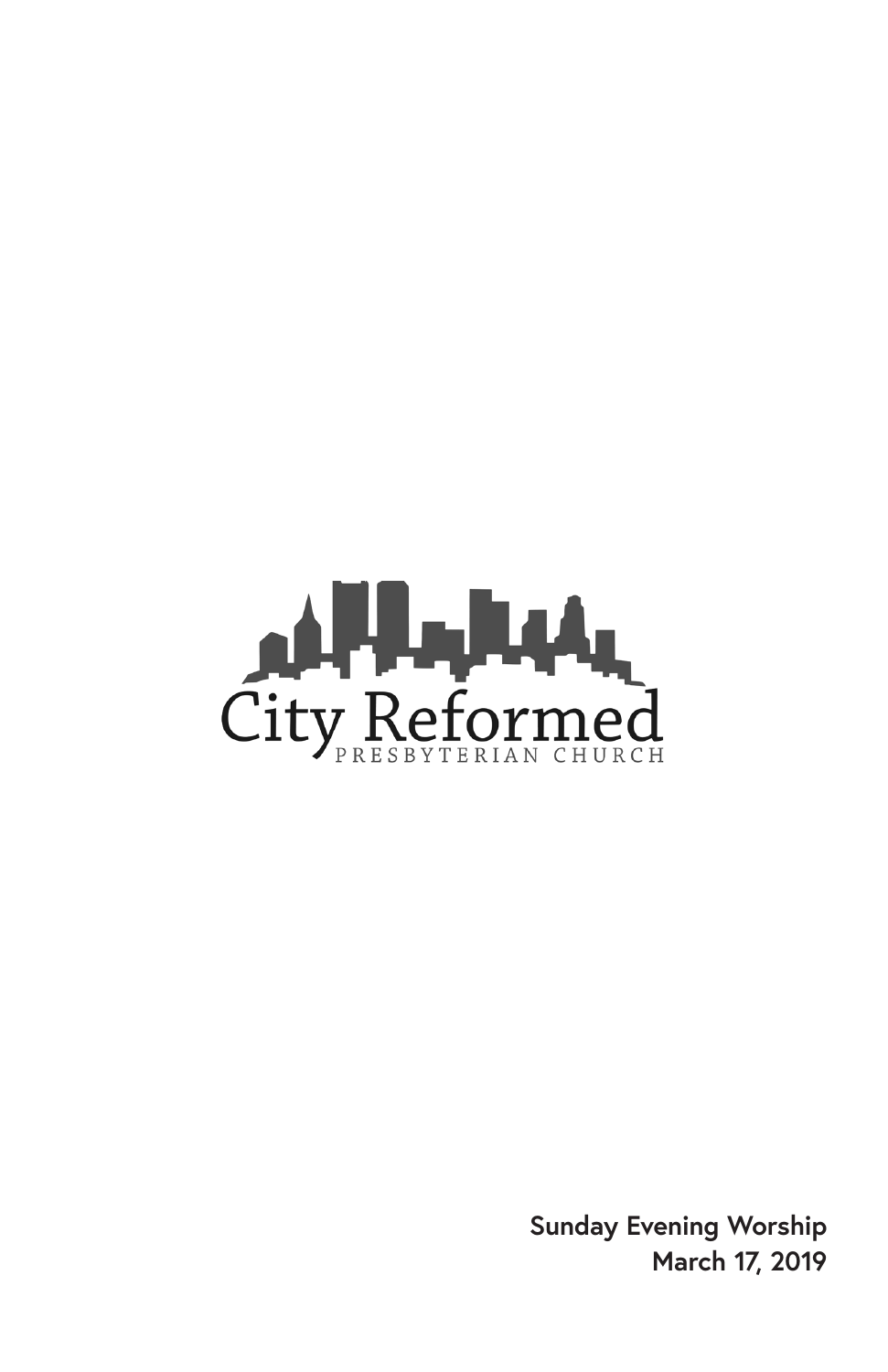#### **Welcome to City Reformed Presbyterian Church**

We are glad to have you join us for worship today. Please feel free to stick around after the service and ask questions about who we are and what we do! If you would like more information, please refer to our print newsletter, *City This Month,* or visit our website: **cityreformed.org**.

#### **Reflections**

The Lord has given us a table at which to feast, not an altar on which a victim is to be offered; He has not consecrated priests to make sacrifice, but servants to distribute the sacred feast.

- John Calvin

#### **About Us**

#### **Sunday Morning Worship Service**

10:15AM Twentieth Century Club 4201 Bigelow Blvd. Pittsburgh, PA 15213 (Oakland)

#### **Sunday Evening Worship Service**

6:30PM 3929 Coleman St. Pittsburgh, PA 15207 (Greenfield)

#### **Church Office** (Open Tues - Fri)

3929 Coleman St. Pittsburgh, PA 15207 t: 412-720-7014 e: office@cityreformed.org w: cityreformed.org

#### **Donations**

#### Online: **cityreformed.org/give**

Mail: to the Church Office address above "Attn: Allison" (please make checks payable to City Reformed Presbyterian Church)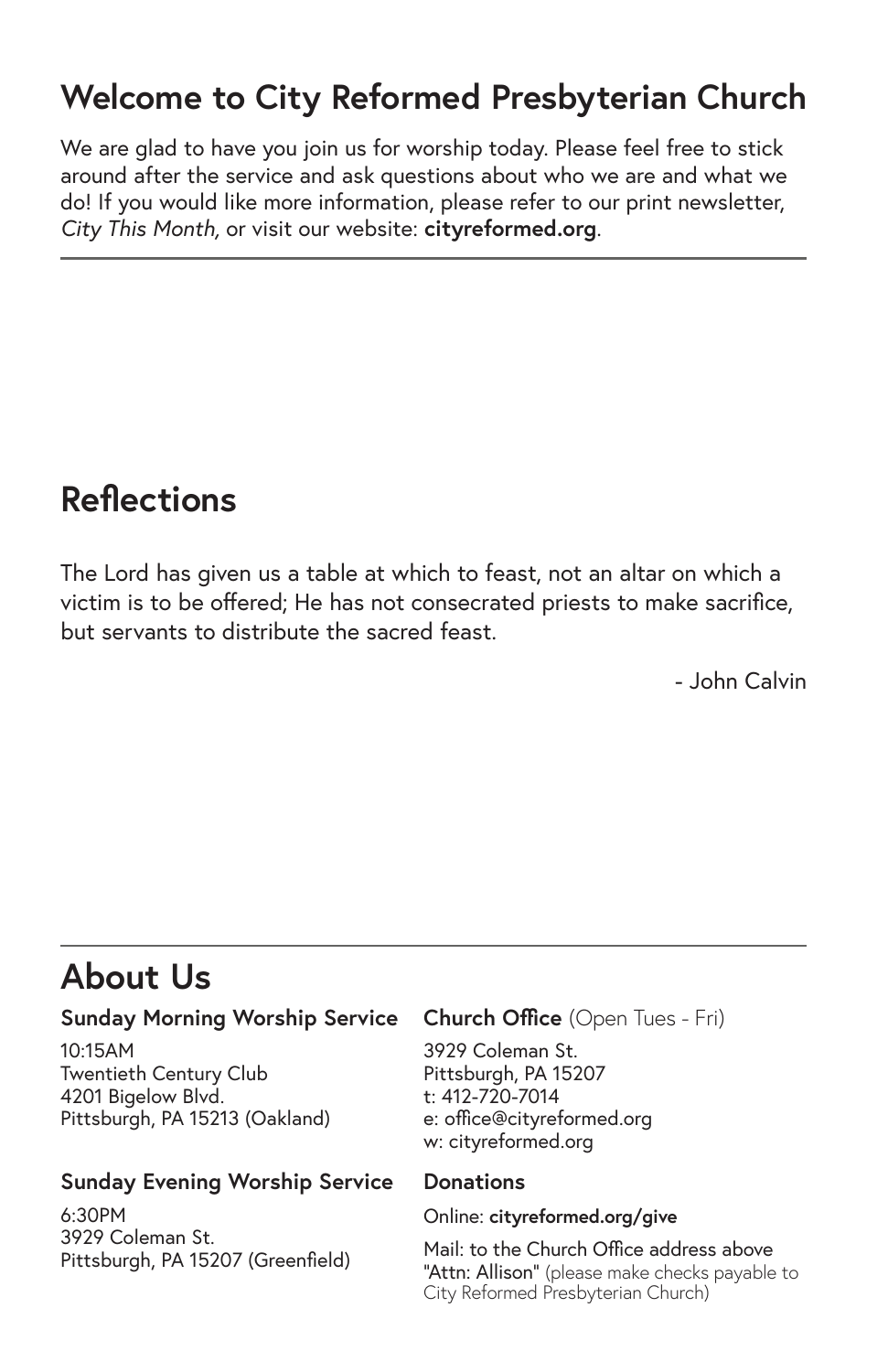# **Worship Service**

**City Reformed Presbyterian Church** Sunday Evening Worship – March 17, 2019 Presider: Reverend John McCombs

#### **Call to Worship: Psalm 69:9-16**

*Please stand for the call to worship if you are able.*

- Leader For zeal for thy house has consumed me, and the insults of those who insult thee have fallen on me.
- **People When I humbled my soul with fasting, it became my reproach. When I made sackcloth my clothing, I became a byword to them.**
- Leader I am the talk of those who sit in the gate, and the drunkards make songs about me.
- **People** But as for me, my prayer is to thee, O Lorp. At an acceptable **time, O God, in the abundance of thy steadfast love answer me.**
- Leader With thy faithful help rescue me from sinking in the mire; let me be delivered from my enemies and from the deep waters.
- **People Let not the flood sweep over me, or the deep swallow me up, or the pit close its mouth over me. Answer me, O Lord, for thy steadfast love is good; according to thy abundant mercy, turn to me.**

### **Prayer of Invocation**

**Scripture Reading: Mark 11:20-25**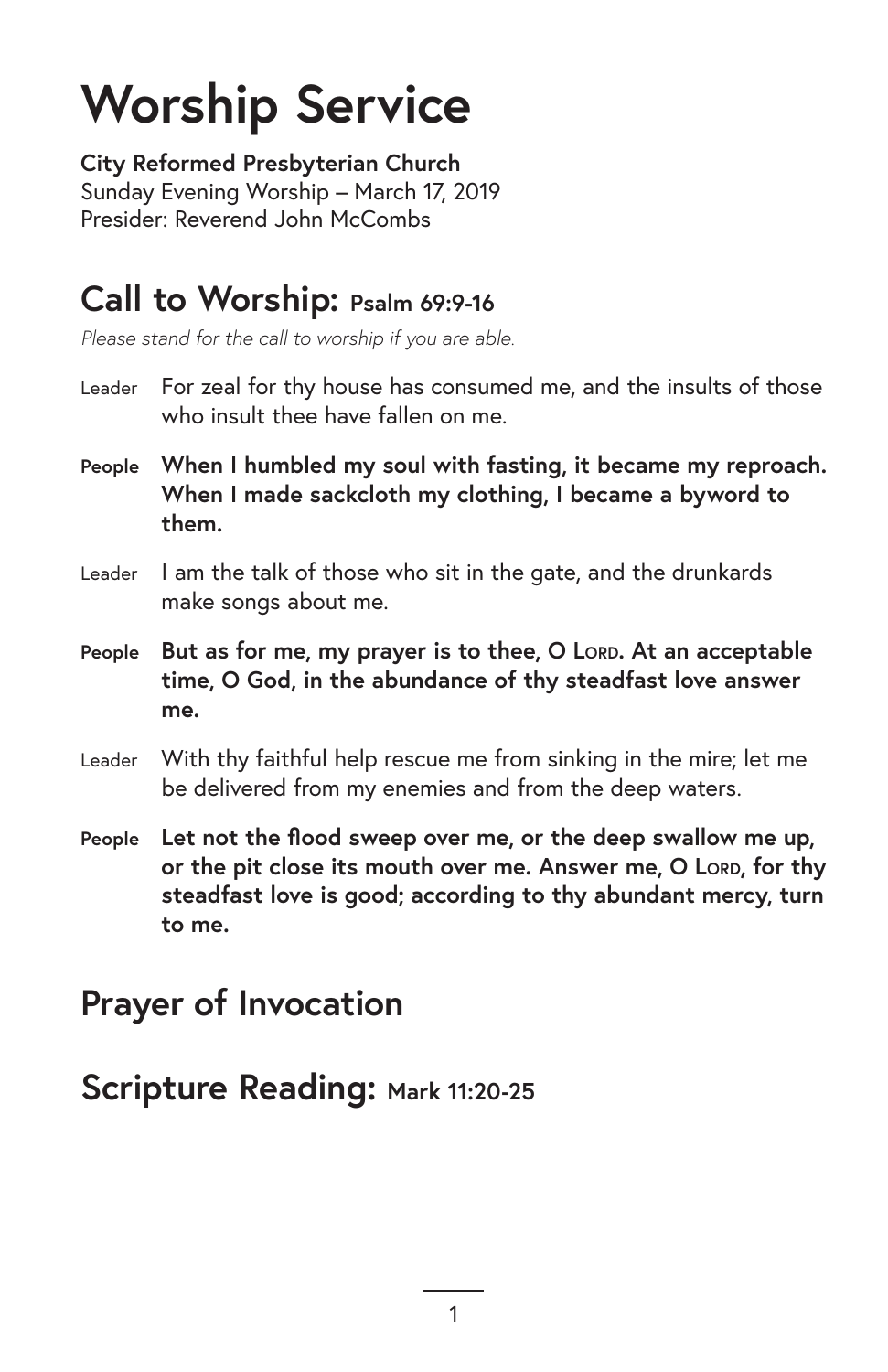#### **Psalm 27 | The Everlasting**

*(Words & Music: Fellowship Church 2010)*

The Lord is my light and salvation Whom shall I fear, of whom shall I be afraid? The Lord is the strength of my life, Whom shall I fear, of whom shall I be afraid?

I will wait for you, I will wait for you. I will wait for you, I will wait for you.

I will remain confident in this I will see the goodness of the Lord I will remain confident in this I will see the goodness of the Lord

We set our hope on You. We set our hope on Your love. We set our hope on the Lord, Who is the everlasting God. You are the everlasting God.

#### **I Need Thee Every Hour**

*(Words & Music: Annie Hawks & Robert Lowry 1872)*

I need Thee every hour, most gracious Lord; No tender voice like Thine can peace afford.

I need Thee every hour, stay Thou nearby; Temptations lose their power when Thou art nigh.

*I need Thee, O I need Thee; Every hour I need Thee; O bless me now, my Savior, I come to Thee.*

I need Thee every hour, in joy or pain; Come quickly and abide, or life is in vain.

I need Thee every hour, most Holy One; O make me Thine indeed, Thou blessèd Son.

I need Thee every hour; teach me Thy will; And Thy rich promises in me fulfill.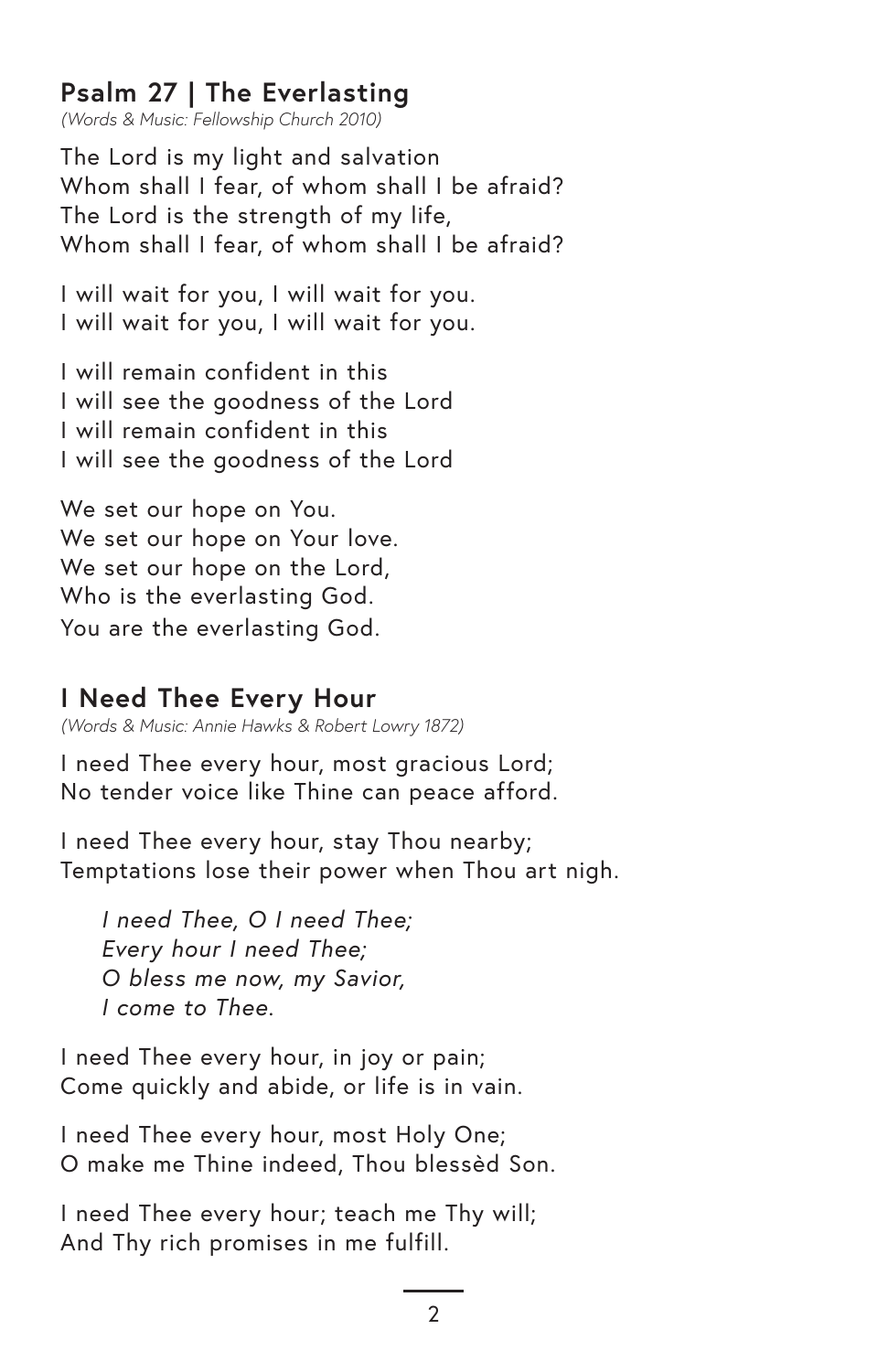### **Call to Confession: 2 Timothy 4:3-5**

For the time is coming when people will not endure sound teaching, but having itching ears they will accumulate for themselves teachers to suit their own passions, and will turn away from listening to the truth and wander off into myths. As for you, always be sober-minded, endure suffering, do the work of an evangelist, fulfill your ministry.

# **Prayer of Confession**

**Gracious heavenly Father, together we confess our sin to you. As we feel constant pressure from our culture, we confess any time we have compromised the sound teaching of your Word. We confess times we have given into the pressure to please, and in so doing, have compromised your commands. We confess words not spoken, actions not taken, neighbors not loved, suffering not endured, thoughts not taken captive, our God forgotten, because we have compromised your teaching. Father, our sin runs deep, but your grace runs deeper still. Let that grace fill us now, giving us confidence in Christ to walk and live as you call us in scripture. Amen.** 

# **Silent Confession**

#### **Assurance of Pardon: 2 Timothy 4:6-8**

For I am already being poured out as a drink offering, and the time of my departure has come. I have fought the good fight, I have finished the race, I have kept the faith. Henceforth there is laid up for me the crown of righteousness, which the Lord, the righteous judge, will award to me on that day, and not only to me but also to all who have loved his appearing.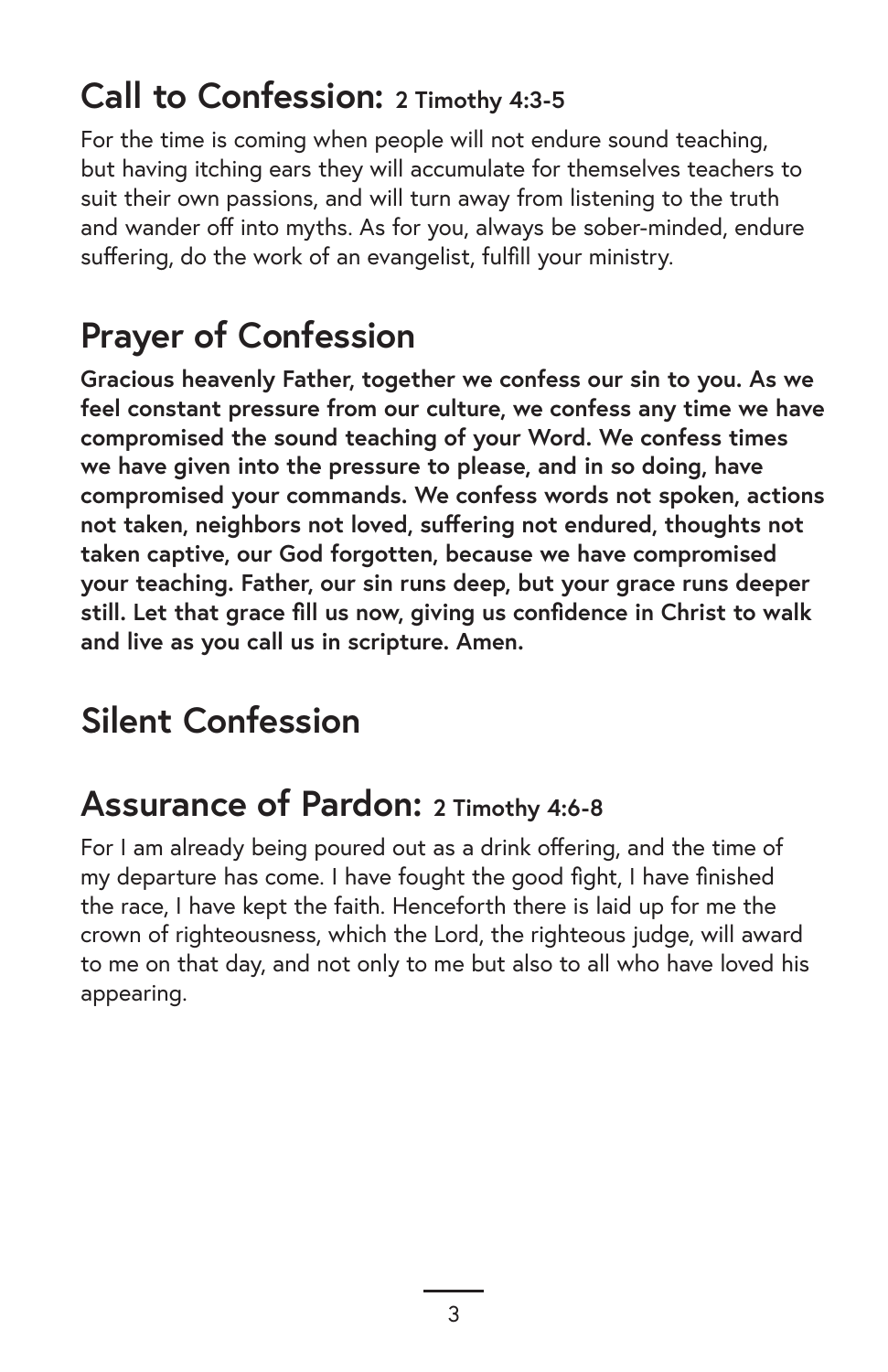### **Song of Renewal**

**Hide Away In The Love of Jesus**  *(Words & Music: Steve & Vikki Cook 2008)*

Come weary saints though tired and weak, Hide away in the love of Jesus. Your strength will return by His quiet streams, Hide away in the love of Jesus.

Come wond'ring soul and find your home, Hide away in the love of Jesus. He offers the rest that you yearn to know, Hide away in the love of Jesus.

*Hear Him calling your name. See the depths of His love in the wounds of His grace, Hide away. Hide away.*

Come guilty ones weighed down with sin. Hide away in the love of Jesus. The freedom you long for is found in Him, Hide away in the love of Jesus.

Come hopeless hearts, do not despair, Hide away in the love of Jesus. For ten-thousand joys await you there, Hide away in the love of Jesus.

## **Corporate & Pastoral Prayer**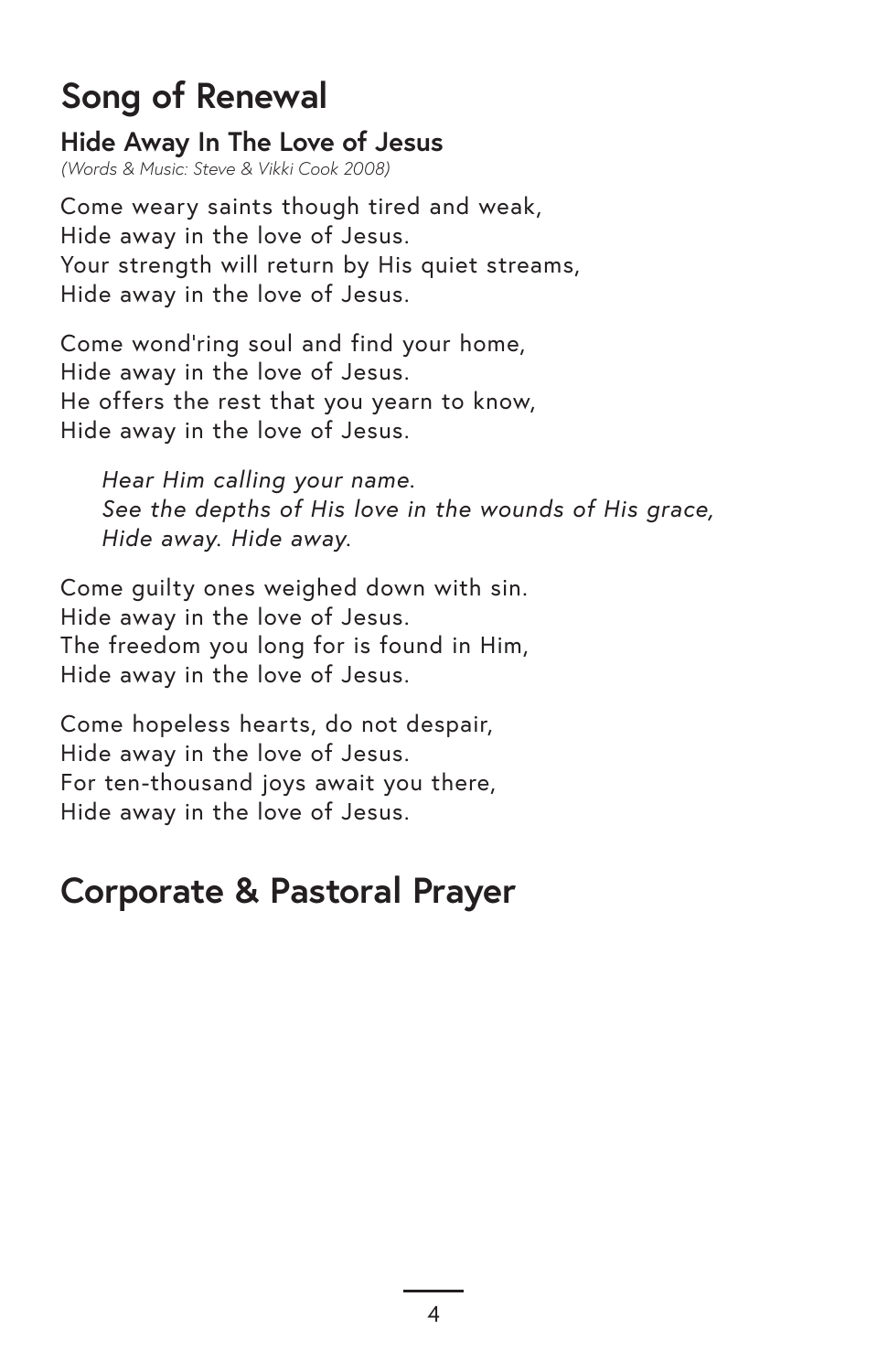#### **Sermon: 1 Peter 2:18-25**

**"Living as People Who Are Free: Servants and Masters"** 

- Reverend Joseph Bianco

*16 Live as people who are free, not using your freedom as a cover-up for evil, but living as servants of God. 17Honor everyone. Love the brotherhood. Fear God. Honor the emperor.*

 $\bigcap$  ervants, be subject to your masters with all respect, not only  $\mathbf{\mathcal{O}}$  to the good and gentle but also to the unjust. <sup>19</sup>For this is a gracious thing, when, mindful of God, one endures sorrows while suffering unjustly. <sup>20</sup>For what credit is it if, when you sin and are beaten for it, you endure? But if when you do good and suffer for it you endure, this is a gracious thing in the sight of God. 21For to this you have been called, because Christ also suffered for you, leaving you an example, so that you might follow in his steps. <sup>22</sup>He committed no sin, neither was deceit found in his mouth. 23When he was reviled, he did not revile in return; when he suffered, he did not threaten, but continued entrusting himself to him who judges justly. 24He himself bore our sins in his body on the tree, that we might die to sin and live to righteousness. By his wounds you have been healed. 25For you were straying like sheep, but have now returned to the Shepherd and Overseer of your souls.

**People Thanks be to God.**

Leader This is the Word of the Lord.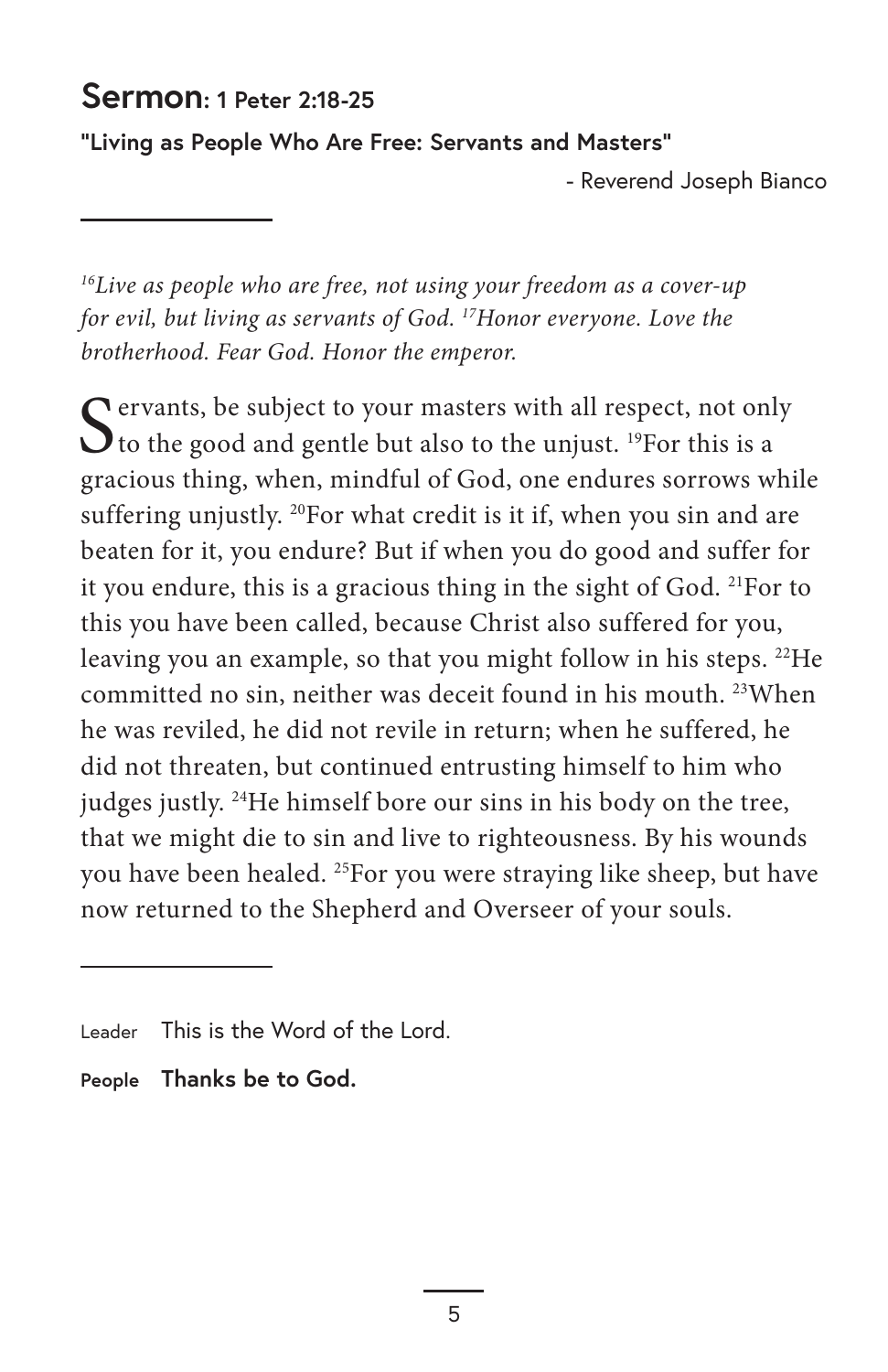# **Additional Scripture**

Matthew 5:11-12 / "Blessed are you when others revile you and persecute you and utter all kinds of evil against you falsely on my account. Rejoice and be glad, for your reward is great in heaven, for so they persecuted the prophets who were before you."

Mark 10:45 / "For even the Son of Man came not to be served but to serve, and to give his life as a ransom for many."

Ephesians 5:22-26 / Wives, submit to your own husbands, as to the Lord. For the husband is the head of the wife even as Christ is the head of the church, his body, and is himself its Savior. Now as the church submits to Christ, so also wives should submit in everything to their husbands. Husbands, love your wives, as Christ loved the church and gave himself up for her, that he might sanctify her, having cleansed her by the washing of water with the word....

Philippians 2:4-7 / Let each of you look not only to his own interests, but also to the interests of others. Have this mind among yourselves, which is yours in Christ Jesus, who, though he was in the form of God, did not count equality with God a thing to be grasped, but emptied himself, by taking the form of a servant, being born in the likeness of men.

Romans 12:20-21 / To the contrary, "if your enemy is hungry, feed him; if he is thirsty, give him something to drink; for by so doing you will heap burning coals on his head." Do not be overcome by evil, but overcome evil with good.

Hebrews 12:1-3 / Therefore, since we are surrounded by so great a cloud of witnesses, let us also lay aside every weight, and sin which clings so closely, and let us run with endurance the race that is set before us, looking to Jesus, the founder and perfecter of our faith, who for the joy that was set before him endured the cross, despising the shame, and is seated at the right hand of the throne of God. Consider him who endured from sinners such hostility against himself, so that you may not grow weary or fainthearted.

James 5:9 / Do not grumble against one another, brothers, so that you may not be judged; behold, the Judge is standing at the door.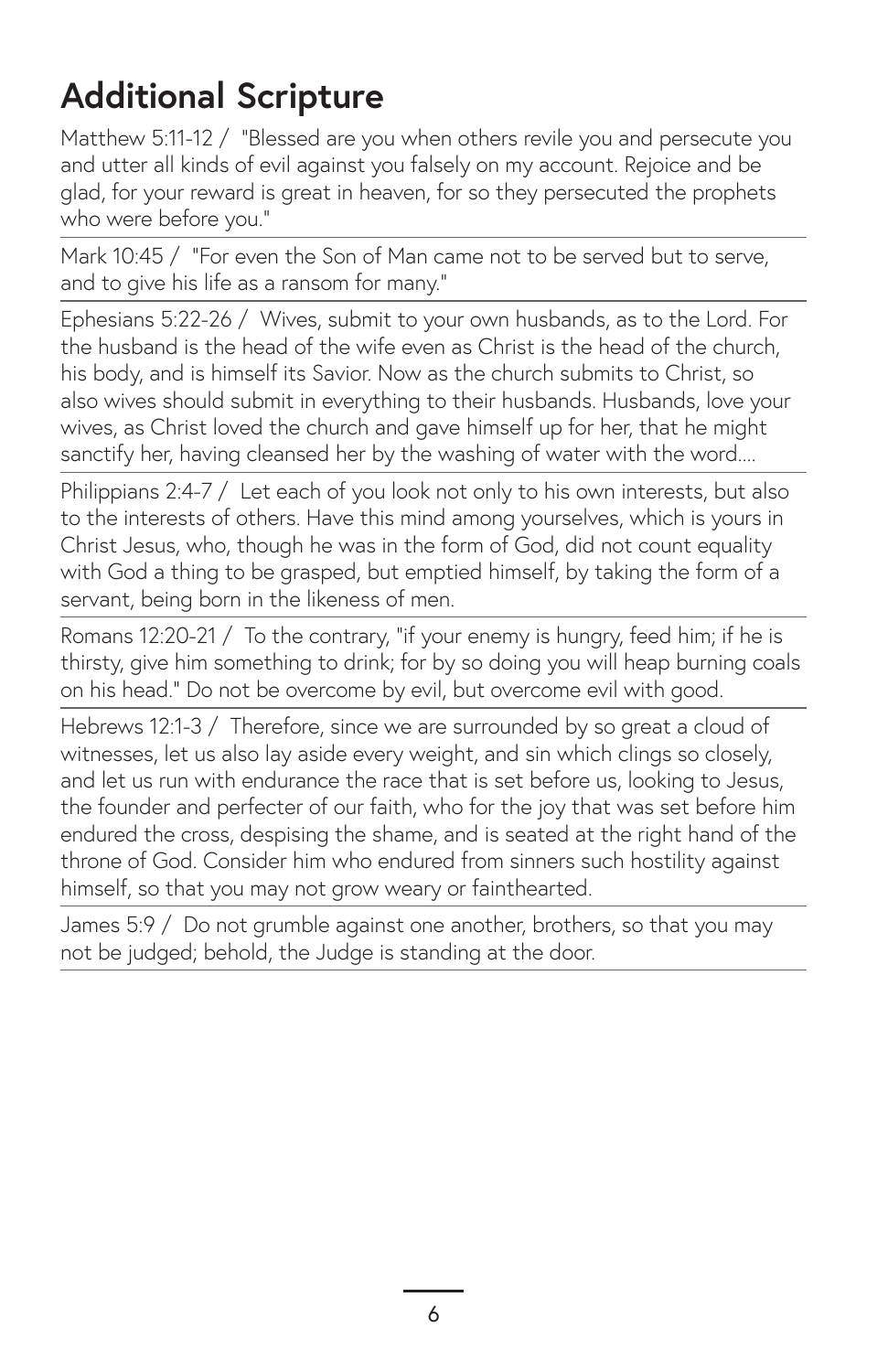# **Communion**

*City Reformed Church invites all baptized Christians who are willing to forsake their sins and trust Christ alone for salvation, and who are members of congregations which proclaim the gospel, to receive Holy Communion with us. Parents with non-communing children are encouraged to bring their children forward during communion. The elders will lay a hand on their head and briefly pray for them as they serve you.*

*Communion will be served by elders to several people at a time at the front of the church. When you are ready, please proceed up using the left aisle. At the ushers' guidance, you may move forward to receive the elements as a group. Please return to your seat using the right aisle.* 

*Communion is served with wine and with grape juice. The wine is placed in the outer circle of the communion tray, and the grape juice is placed in the inner circle. The bread is gluten-free.*

## **Songs of Communion**

**O Come and Mourn With Me A While** 

*(Words: Frederick Faber 1849; Music: John Dykes 1861)*

O come and mourn with me awhile, O come ye to the Savior's side O come, together let us mourn, Jesus our Lord is crucified! *(2x)*

Sev'n times He spoke sev'n words of love; And all three hours His silence cried For mercy on the souls of men; Jesus our Lord is crucified! *(2x)*

O break, O break, hard heart of mine! Thy weak self-love and guilty pride His Pilate and His Judas were: Jesus our Lord is crucified! *(2x)*

A broken heart, a fount of tears, Ask, and they will not be denied; A broken heart love's cradle is: Jesus our Lord is crucified! *(2x)*

O love of God! O sin of man! In this dread act Your strength is tried; And victory remains with love; Jesus our Lord is crucified! *(2x)*